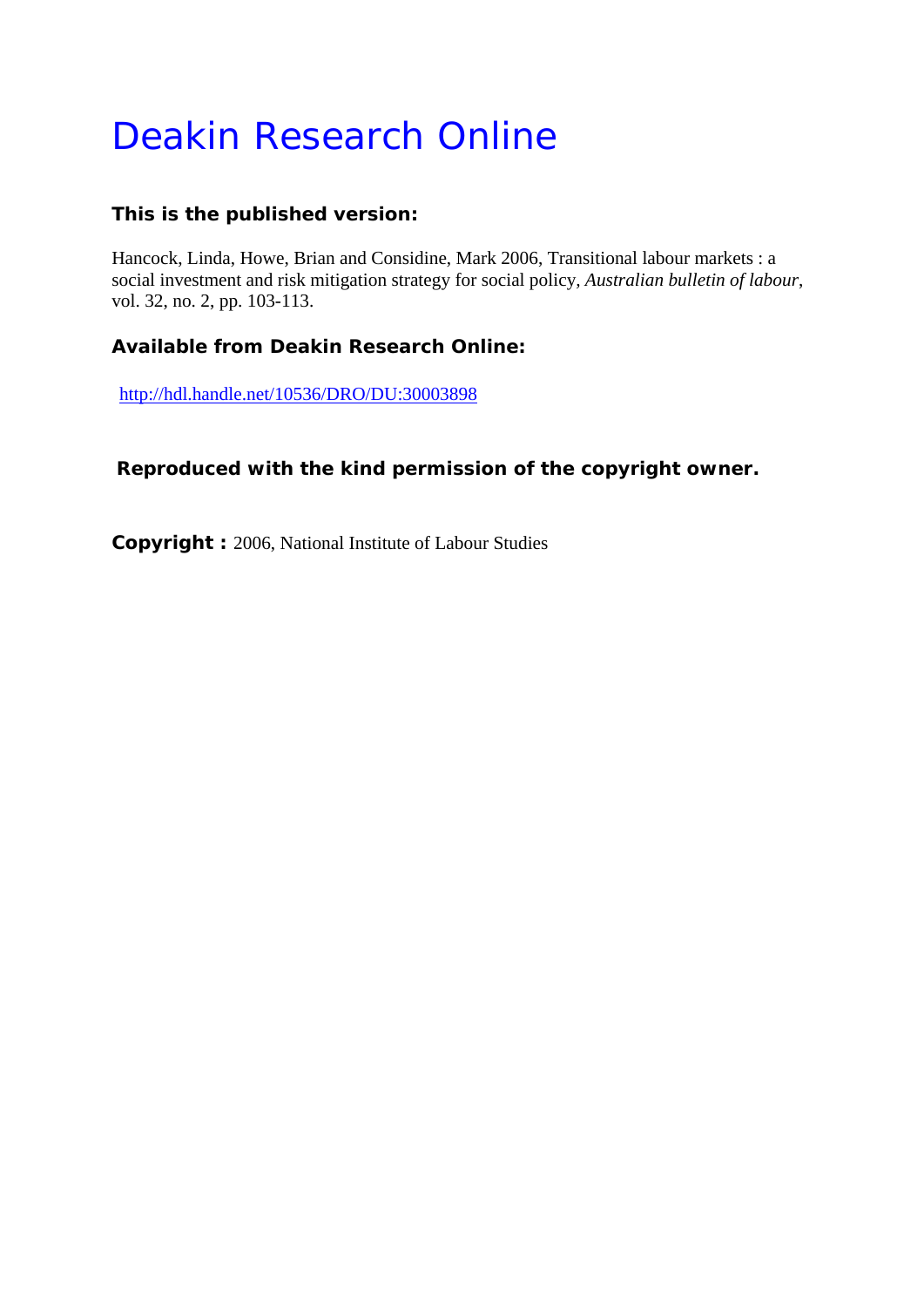ABL Vol 32 No 2 2006

## **Transitional Labour Markets: a Social ,Investment and'Risk: Mitigation Strategy for Social Policy .**

Linda Hancock, Brian Howe and Mark Considine

The project on which this edition is based evolved through two ARC Linkage Grant projects, New Social Settlement and Transitional Labour Markets, involving Chief Investigators from the University of Melbourne and Deakin University with industry partners CEDA (Committee for Economic Development), the Brotherhood of St Laurence and NEIR (National Institute of Economic and Industry Research). Drawing on transitional labour market (TLM) theory, this introductory chapter highlights major themes, overviews the contributions to this volume and suggests a future agenda for policy makers.

The focus of these applied research projects has been the impact of post-modern social transformations on systems of social protection, looking through the lens of the labour market and shifts in household and family structure. Through the central concepts of life course, risk and transitions, the project articulated the breakdown of the settings of the old post Federation and World War Two social settlements that are seen to have had their greatest applicability during the post 1950s growth era. These settings afforded some protections via full employment, centralised wage fixing and arbitration, industry tariff protection and work-based benefits based on the male breadwinner model (Beilharz et al., 1992; Castles, 1985). With the globalised market economy driving change, structural shifts in industry and labour markets, privatisation and deregulation of financial markets, have resulted in increased risk and precariousness. Where once it was more common for Iifecourse transition risks (school to work, family formation, work progression, the transition to retirement) to be linear and predictable, transitions in the late 20th Century and into the millennium involve risk that is episodic, unpredictable and frequently multiple. What Ulrich Beck has termed the risk society epitomises the exposure to risk throughout the Iifecourse, the emergence of new risks such as

Centre for Public Policy at the University of Melbourne

103

11

200611804

Copyright of Full Text rests with the original copyright owner and, except as permitted under the Copyright Act 1968, copying this copyright material is prohibited without the permission of the owner or its exclusive licensee or agent or by way of a licence from Copyright Agency Limited. For information about such licences contact Copyright Agency Limited on (02) 93947600 (ph) or (02) 93947601 (fax)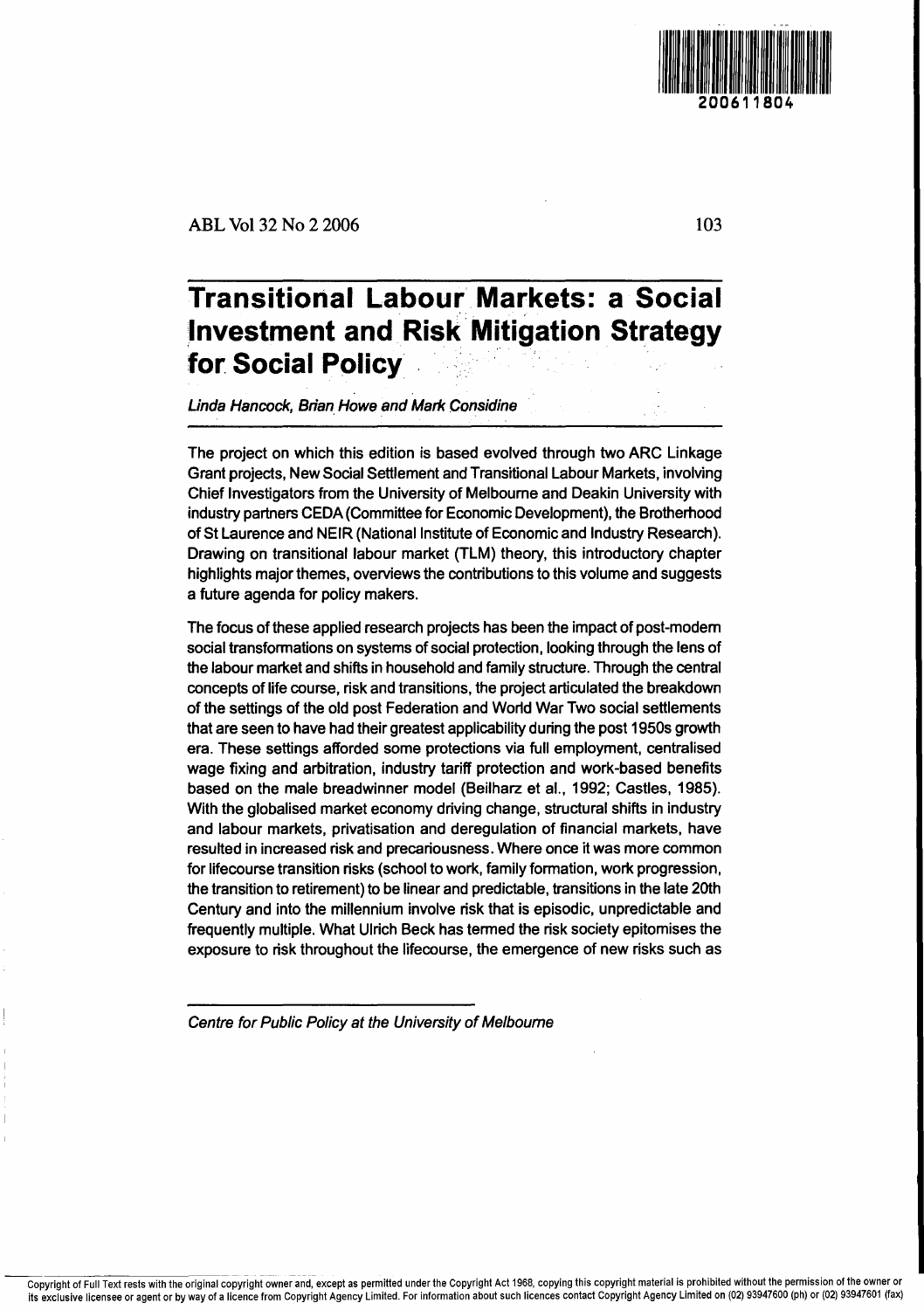divorce and redundancy added to old ones, and the 'individualisation' of risk and precariousness as the state retreats and business withdraws from social provision! protection models - all pointing to the need to rethink social protection.

Changes in families and households and changes in labour markets and the world of paid work have formed much of the analysis. The role of women is different than in previous eras, with a decline in the number of children in breadwinner (homemaker mother) households declining from about eighty percent in 1982 to about one third today; with few supportive structures in place. The two parent family with children as the focus of family and social policy has given way to the need to account for a more complex matrix of household and family configurations; especially the rise of single person households and post divorce, female headed households with dependent children. Longer periods of formal education and access to fertility control, delayed entry into the labour market and declining fertility, combined with the ageing demographic of the baby boomer bulge, now point to skills shortages and a mismatch between labour demand and supply. Higher levels of education and the entry of married women into paid work, have impacted upon gender relations, and family-work balance is now a major issue for families where adults try to combine paid work with care or children, aged relatives or family members. At the same time, there are rising concems about those families, sometimes inter-generationally unemployed, with no adult in work; accounting for about 700,000 children growing up in disadvantaged workless households, often located in declining regions or suburbs.

Impacting more strongly on local labour markets, the global economy is changing and China and India have emerged as new global and regional powerhouses. Their low cost labour and flexibility is attracting foreign investment and stimulating the relocation of manufacturing from developed countries, impacting on job losses and industrial restructuring in countries such as Australia. Whereas the older industrial work contract achieved by organised labour entailed 'work for life' with an obligation on employers to look after workers, to retrain, anticipate change and prepare workers, this has given way to a pragmatic approach, characterised by lack of investment in job training and lifelong learning. In the flush labour markets of the 1980s and 1990s, employers drew on the pool of available labour; a lack of investment now showing in skilled worker shortages.

Use of time has become a major issue, related to the world of work, where increasing numbers ofAustralians put together a pastiche of part-time and casual work to make up a living wage (non standard work now accounts for over one third of jobs) and others in full time jobs have one of the highest rates of working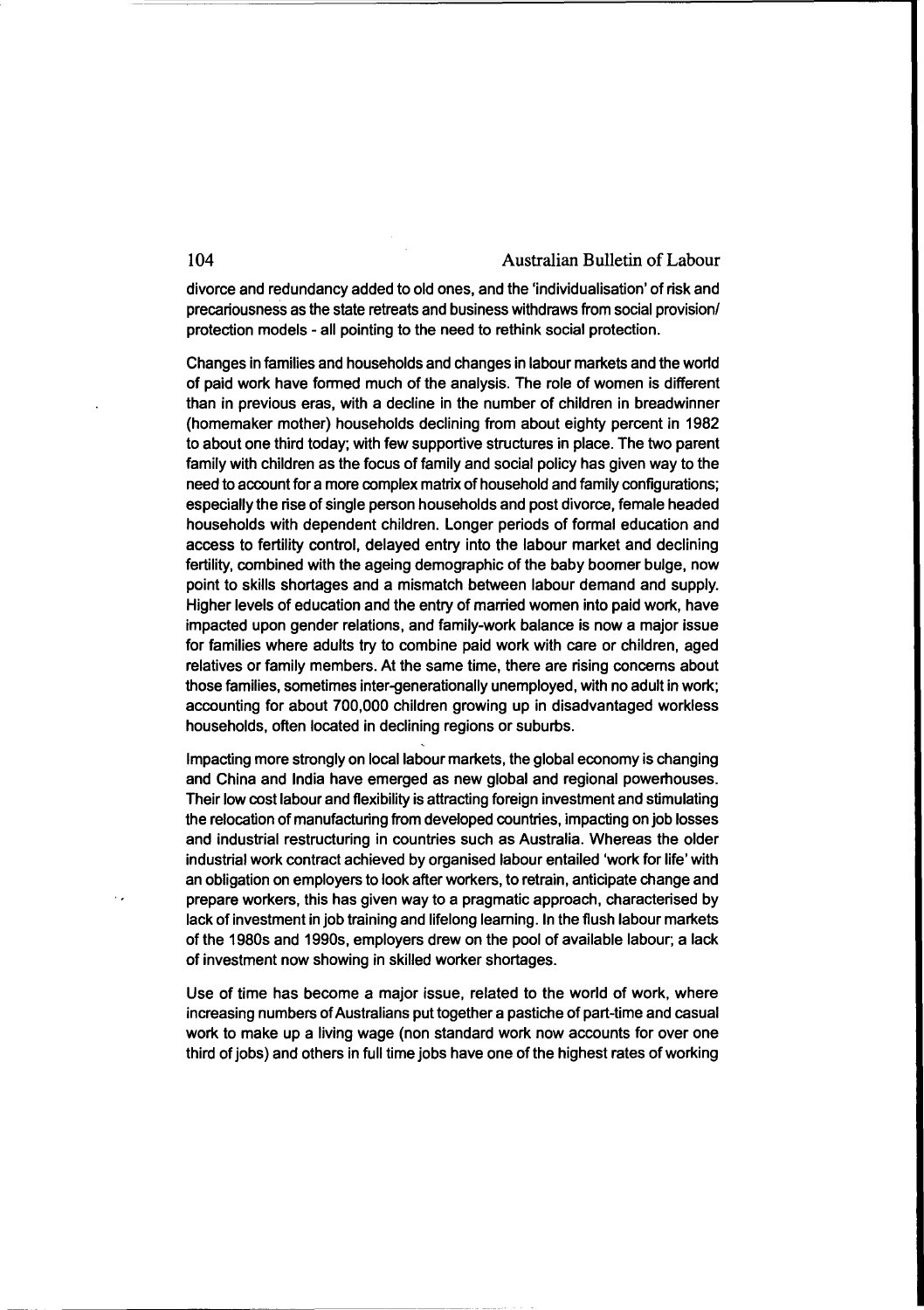#### Hancock et al 105

long hours in the world. The theme of time has another dimension: the market is redistributing time in ways that are dangerous for the social fabric. We need to rethink the way that time is distributed over the lifecourse, such as the 'frontloading' of education and the compression of working life, resulting in early retirement.

The Transitional Labour Market project uses the TLM model as a means of developing new thinking on how flexibility and innovation might be paired with social investment and new forms of social protection. TLM theory recognises that systems of social protection in developed countries are outdated, given changes in life and work in a globalised economy. New institutional frameworks, linked to new policies and programs based on TLM principles are needed; both to buffer risk and to support innovation. One of the central ideas is that focusing on transitions can facilitate bridges between unemployment and employment or education/training and employment, or between work and unpaid activities such as caring or study, that can maintain employability and social protection or adaptability whilst maintaining levels of economic security (Schmid, 2002, Schmid 2006).

Günther Schmid's Transitional Labour market (TLM) construct directs attention to the lived experience of transitions between paid work and caring, education and retirement at different points in the Iifecourse. He proposes a more fluid, flexible movement between periods of paid and unpaid activity enabling a more equitable distribution of paid employment and a better balance between paid and unpaid activities. Standard lifetime employment would average about 30 hours a week enabling a freeing up of opportunities for those less engaged in paid work.

TLM theory emphasises the importance of institutions and of the links between different institutions which frequently operate as policy silos, rather than integrated systems to buffer risks and support capability and enhance employability.

Australia now needs a more complex social risk management system that requires a rethinking of the institutions and programs that have mediated, supported or influenced transitions. Many of these are ill equipped to give the sort of support and assistance that is now needed or to respond to the challenges of risk, globalisation and innovation. This project has framed this new challenge with a view to enablement and investment, finding ways that people can cope better with both routine and unexpected risks and devise ways of converting risks to opportunities to create more positive outcomes.

In this approach transitions and for that matter, risks, can be positive or negative. The challenge is how to avoid exclusionary transitions and ensure that transitions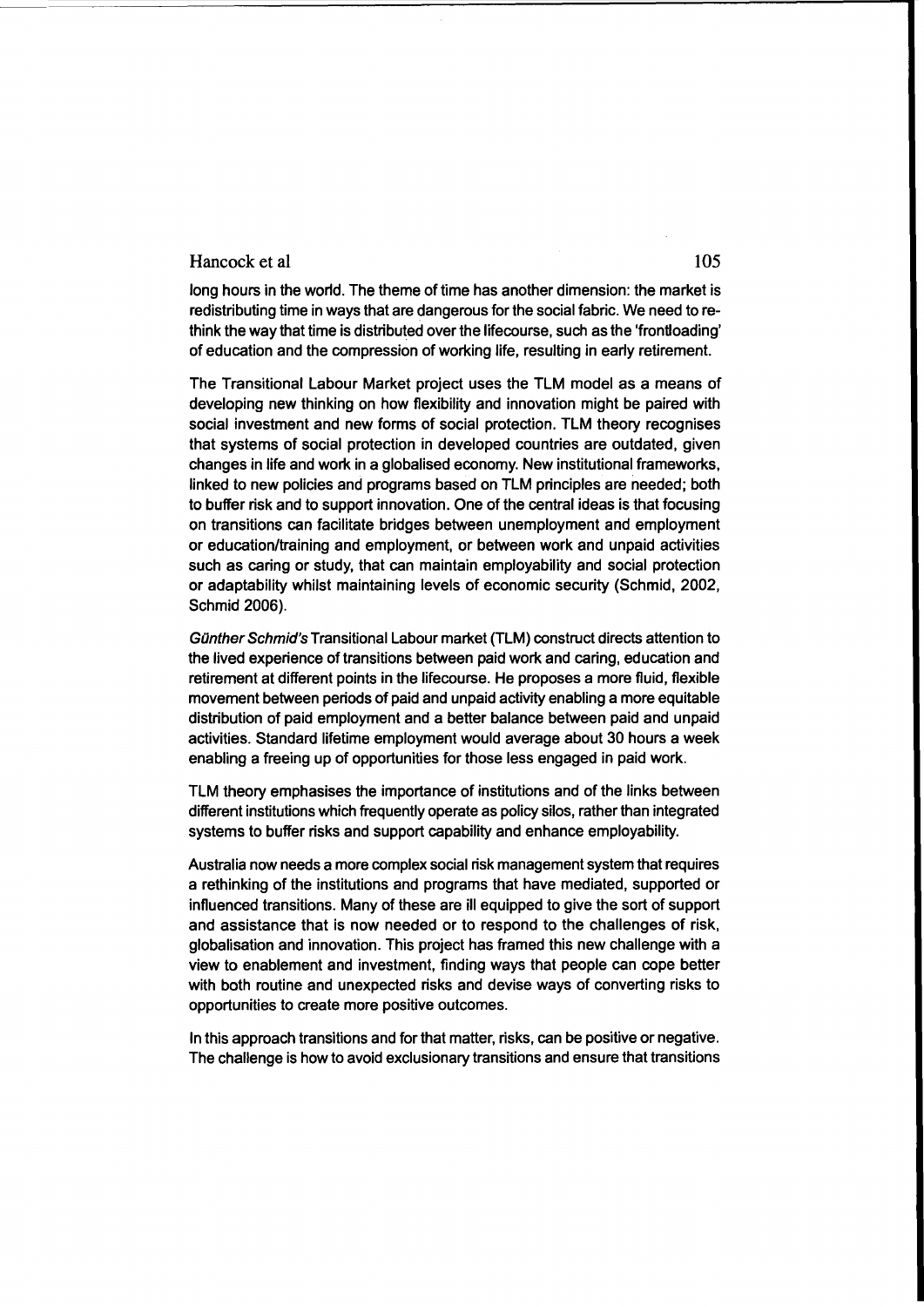are integrative and result in dignity, income security, independence and well being; and a balanced, just society. A central theme is investing in people so they are more able to cope with, adjust, anticipate and manage risk and to support innovative risk taking. Using the European term, flexicurity, one focus is finding the right mix of labour market flexibility and social security. This orientation reflects the importance of identifying the values underpinning our redistributive taxlbenefit system and of a commitment to the principle of redistributive justice enunciated by Dworkin and of Sen's emphasis on building capacity to deal with risk.

-~-----------------------------------------------------.

Drawing on European examples, Günther Schmid focuses on TLMs as a means of managing and facilitating employment-related risks over the lifecourse and 'making transitions pay'. TLMs he argues, are useful both analytically and normatively; since preventative measures can emphasise labour transitions as 'gateways' to opportunity rather than 'trapdoors to social exclusion'. He differentiates integrative transitions, aimed at enhancing employability and flexibility of those who are inactive or unemployed and maintenance transitions, aimed at negotiated mobiiity options for the employed to move more easily between paid and unpaid or various paid activities. The metaphor of TLMs as bridges, requires thinking about the institutions and protective mechanisms that are needed to insulate against risk and provide flexibility and security at critical points in individuals' working lives. Under TLM theory, unemployment insurance becomes broadened to employment or worklife insurance, to enable combinations of non-work, work and education/training. Underpinning the complex institutional arrangements of a TLM risk prevention and reduction approach are four principles: the organisational, empowerment, cofinancing and co-operative principles. Schmid examines TLMs in practice in relation to these underpinning principles; aimed at supporting both flexibility and security. Major transitions are examined with examples focusing on transitions between eduction/training and employment; between various education releationships; unpaid family work and employment; from unemployment to employment and employment to retirement; drawing on a range of international examples.

As pointed out by Per Madsen, Northern European states and in particular, Denmark, have been a source of tested ideas for Australian social policy makers since the 1980s. Denmark has been well known for its innovative policies and programs and the corporatist culture that have enabled Danish govemment, unions and employer groups to work together on labour market solutions (Wilthagen and Tros, 2004). Madsen analyses the interrelationships between labour market flexibility, social protection and social cohesion, or 'flexicurity', using comparisons between Denmark and selected European countries representing different welfare regimes. He discusses the Danish employment system as a 'flexicurity model',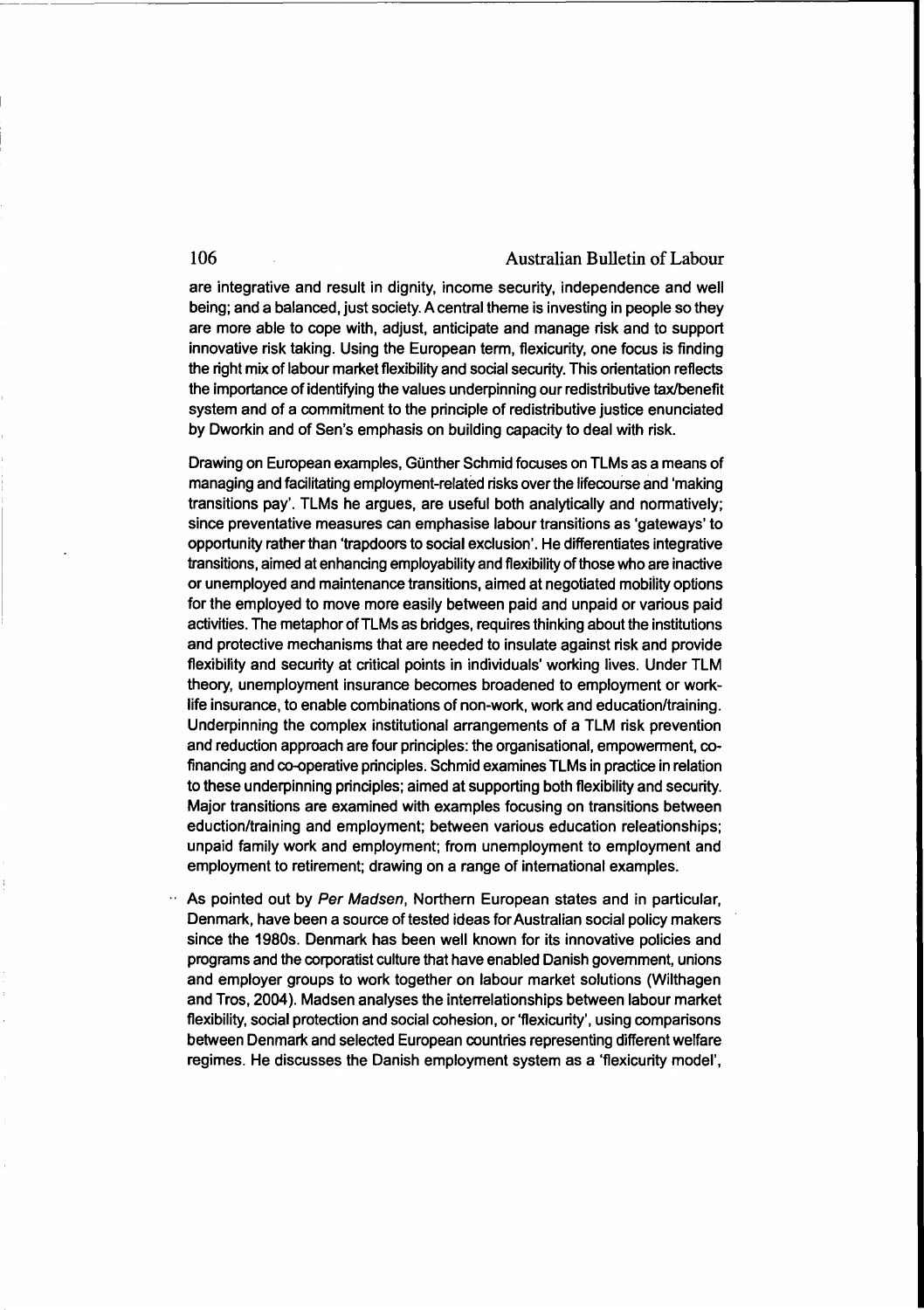#### Hancock et al and the state of the state of the state of the state of the state of the state of the state of the state of the state of the state of the state of the state of the state of the state of the state of the state

covering all employees (rather than targeted sub-groups), which combines a high degree of flexibility for employers (with mobility between firms for employees and worker flows between employment and unemployment) within a well developed system of generous income support for the unemployed and active labour market policies, offering opportunities for skills training available to those unable to move directly from unemployment to a new job. In his terms, this locates Denmark as a 'hybrid between a Nordic welfare state and a liberal regime', characterised as it is by the combination of a flexible employment relationship and a social protection system. Coupled to a system of active labour market programs, individuals are insulated from bearing all the risks of unemployment; resulting in high levels of satisfaction with working life and income security. What might differentiate Denmark's version of flexicurity from other European countries, is the combination of longer duration and non-discrimination in the payment of unemployment benefits; and the pairing of active labour market measures with labour market training.

Michael Keating considers which combination of policies might maximise the opportunities for paid employment while also being acceptable in terms of income distribution effects. To the official unemployment rate of around 5-6 per cent we need to add people who have disengaged from the labour market and those who are underemployed; typically those working part-time and desiring more hours (estimated at as many as 1.7 million people wanting work or wanting more work). Even if we deduct the underemployed (ie those already employed in part-time work but wanting more hours), this leaves an estimated 1.2 million people who need work (on 2003 figures) out of a labour force of 9.6 million. Allowing for those who desire less than full-time work, Keating argues, this leaves an estimated 11 per cent of additional labour supply. All three groups - unemployed, underemployed and disengaged or marginally attached workers - tend to share lower skills and education levels in comparison to fully employed people. In addition, he argues that while there have been jobs generated in the skilled professions, growth in manual and traditional 'blue collar' jobs has been negligible, leading to the conclusion that the decline in blue collar employment is especially important to understanding the decline in male employment participation rates, especially for those with low formal education. With these structural changes to the labour market, supply of labour (and potential supply, if underemployed and disengaged workers are added) outstrips the current demand, with particular impact on male employment. He identifies low educational levels, lack of necessary skills and a lack of opportunities at current skill levels as barriers to these groups gaining work. Given that the demands of an ageing society will take some time to impact on increased demand for labour, Keating identifies a role for government now in employment generation to improve job chances for those who want or need more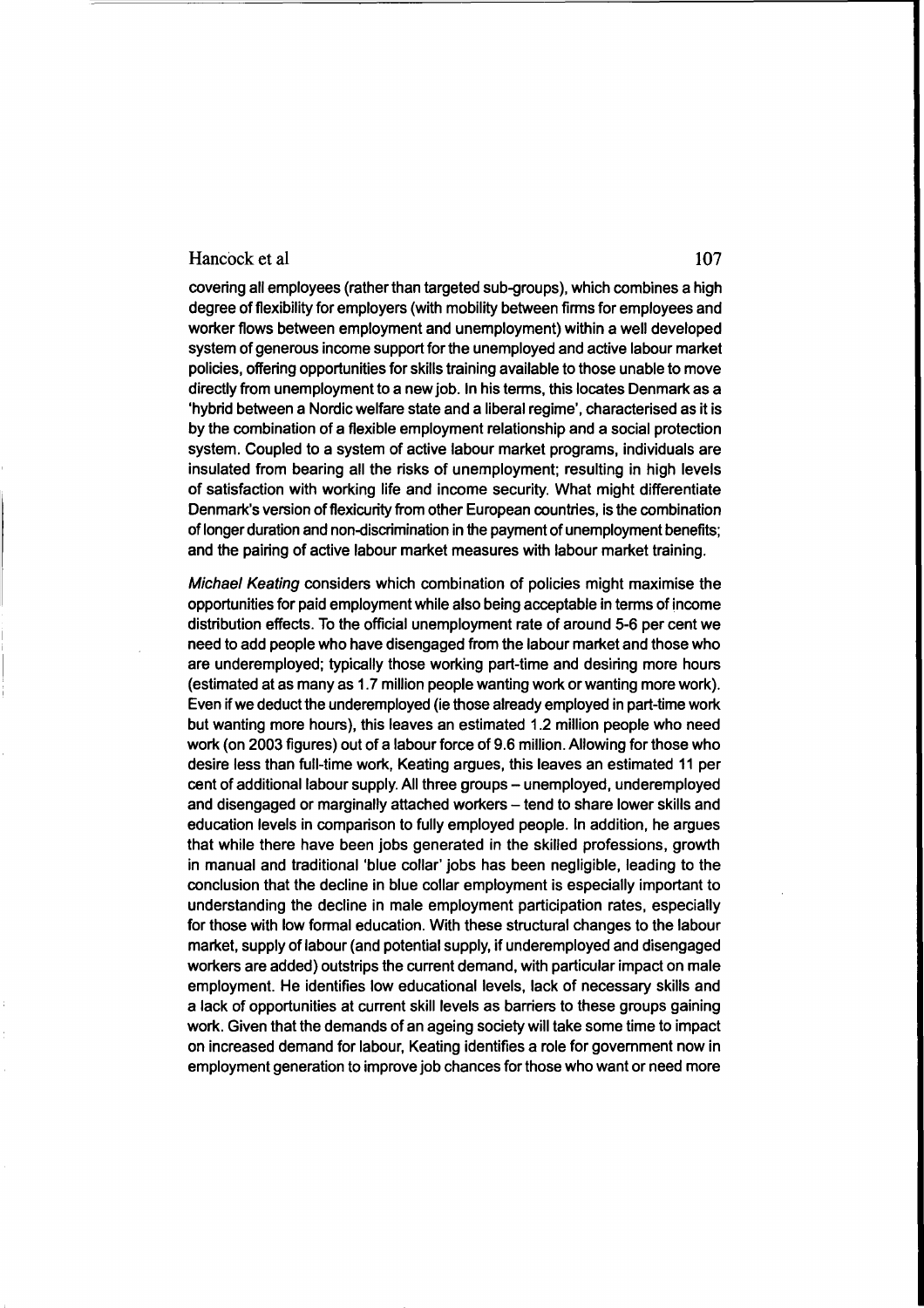paid employment; and re-skilling, especially those at the lower end of the education spectrum. 'The cost of developing the capacities and skills of those people who are least competitive in obtaining employment will be high, running into billions of dollars over a period of years.The critical problem facing Australia is that there is a structural mismatch between the labour supply and the demand for labour. There is a shortage of skilled labour and a substantial excess supply of people with low education and skill levels. Potentially the number of hours worked in a fully-employed economy could be expanded by 10-11 per cent. But any attempt to expand aggregate demand faster without remedying the present structural imbalance in the labour market is doomed to failure. Hence, the emphasis on extending education and training policies to improve the productivity of low-wage workers and encourage a more equitable income distribution.

John Buchanan, Ian Watson and Chris Briggs engage with the fragmentation of Australian working life and the need for new institutional arrangements that provide standards for flexibility and a working life with real choices available to all. In the context of Australian government industrial relations changes, they make the important point that '(t)he issue is not more or less regulation  $-$  it is the form regulation takes'. With the demise of the Harvester Man model of work, wages and work hours have become more unequal. They identify transitions associated with education/training, family formation and retirement as prone to difficult and unequal outcomes; and claim the new policy mix has shifted costs and risks from employers and the state onto households and individuals. They outline five major challenges in working life related to: traditional 'standards' and fairness; free market approaches to flexibility; autonomy and standards for flexibility; keeping working life in perspective and building new policy and practice linkages. Finally, they suggest the notion of pathways is useful for promoting cohesive diversity and caution against reforms that will bring on 'increasingly unequal freedoms in working life'.

Stephen Ziguras argues that the TLM framework is both descriptive and normative as it can both document the quality of labour market transitions and point to needed policy changes that would assist in making transitions less risky and exclusionary for those groups most at risk. As pointed out by Cebrián, Lallement & O'Reilly (2000, p. 4), transitions may be conceptualised as integrative, maintenance and exclusionary. The analysis of HILDA (the Australian longitudinal data set) Wave 1 and 2 data shows the dynamism of the labour market, with significant flow rates over a year. Exclusionary transitions are defined as those where less than 50 per cent of the year is spent in employment. More women than men and about one fifth of the adult population underwent a labour market transition within the study year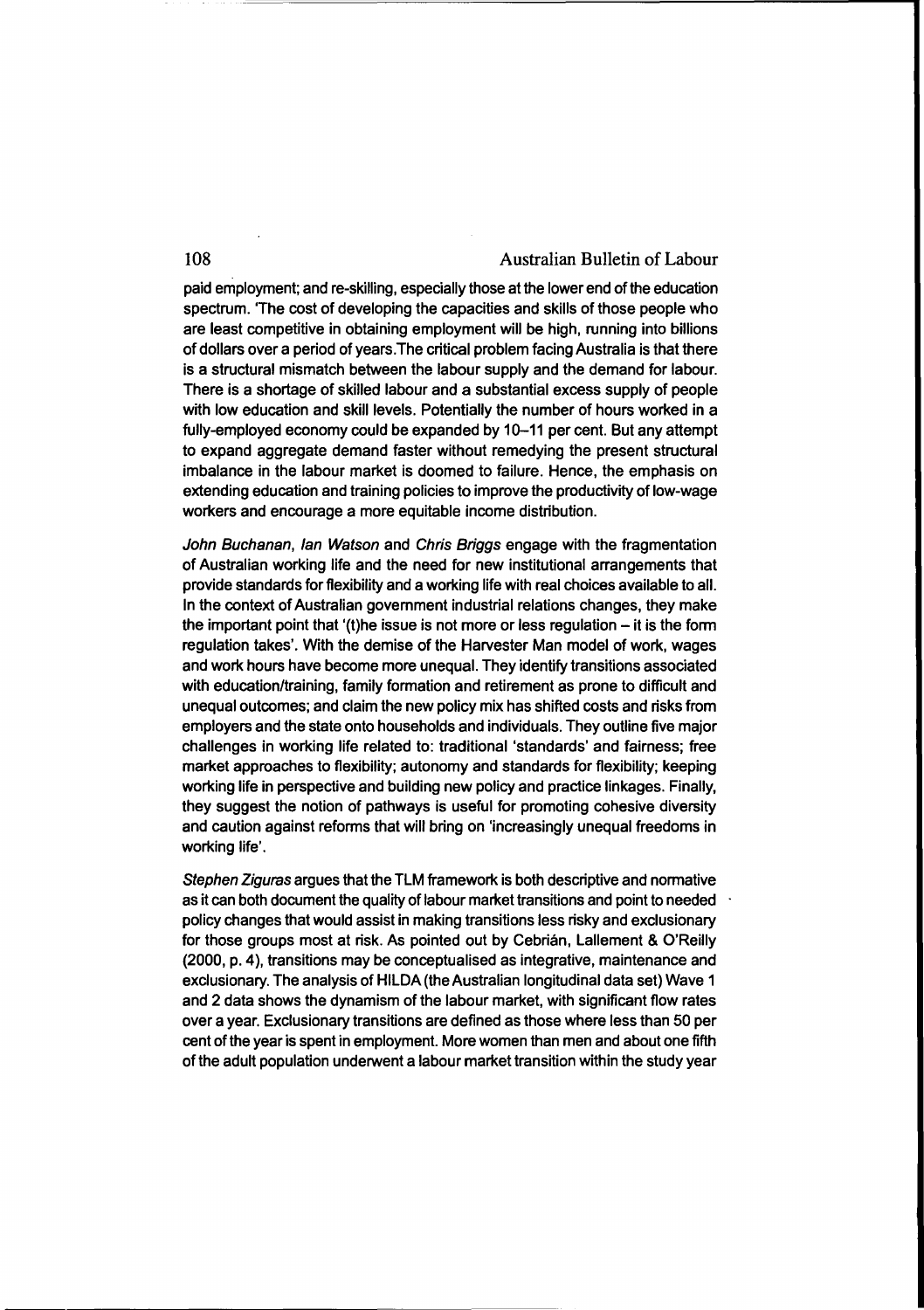#### Hancock et al 109

2001-02, with the highest flow rates experienced by those who were unemployed in 2001 but not in 2002 and those working part-time who changed status over the year. The data strongly indicate that risk of exclusionary transitions is experienced by particular groups: those who had been involuntarily unemployed in the last 10 years, with less than year 12 education, with long-term health problems, poor English proficiency, children under five year of age, women, Indigenous people and sole parents. In order to buffer these exclusionary transitions, TLM theory suggests a range of enabling policies, which in this instance include discussion of a youth guarantee, retraining for workers and linked employment and training programs for the long-term unemployed.

Focusing on disability employment welfare-to-work policy, Luci Macali discusses the far-reaching implications of the extension of workforce participation to people living with disability and the transfer of Open Employment Services from the Department of Family and Community Services (FACS) to the 'Workforce Participation' portfolio within the Department of Employment and Workplace Relations (DEWR). The 2005-06 federal budget provided for 21,000 new places to be made available to Open Employment Services over the next four years. However only 4,000 of the new places were to be made available to traditional or voluntary job seekers generally in receipt of Disability Support Pension and 17,000 places were aimed at those people with disability who are assessed as having the capacity to work 15 hours or more per week. For this group, under the Disability Support Pension Bill, income support will be contingent upon demonstrating they are actively seeking work.

Macali signals that the introduction of more rigorous competitive tendering for Open Employment Services (where they will compete with Jobs Network providers previously not catering for these groups) and the requirement they work more routinely with involuntary job seekers, will bring radical transformations to the sector with uncertain outcomes. At the same time she argues, work test expectations for people with disability need more coordinated and integrated policies and programs need to be brought under a National Disability Employment Strategy that recognizes the considerable barriers to participation. Disability Service Standards, currently applied at some cost to Open Employment Service providers are needed to underpin quality employment assistance and on-going support after job placement on a level playing field applied to all providers, or those applying these standards will be rendered uncompetitive and be priced out of employment services contracts. TLMs provide a framework that can empower, support and build employment capacity for people with disability, but as Maculi argues, it needs to address unequal training and resourcing issues as well as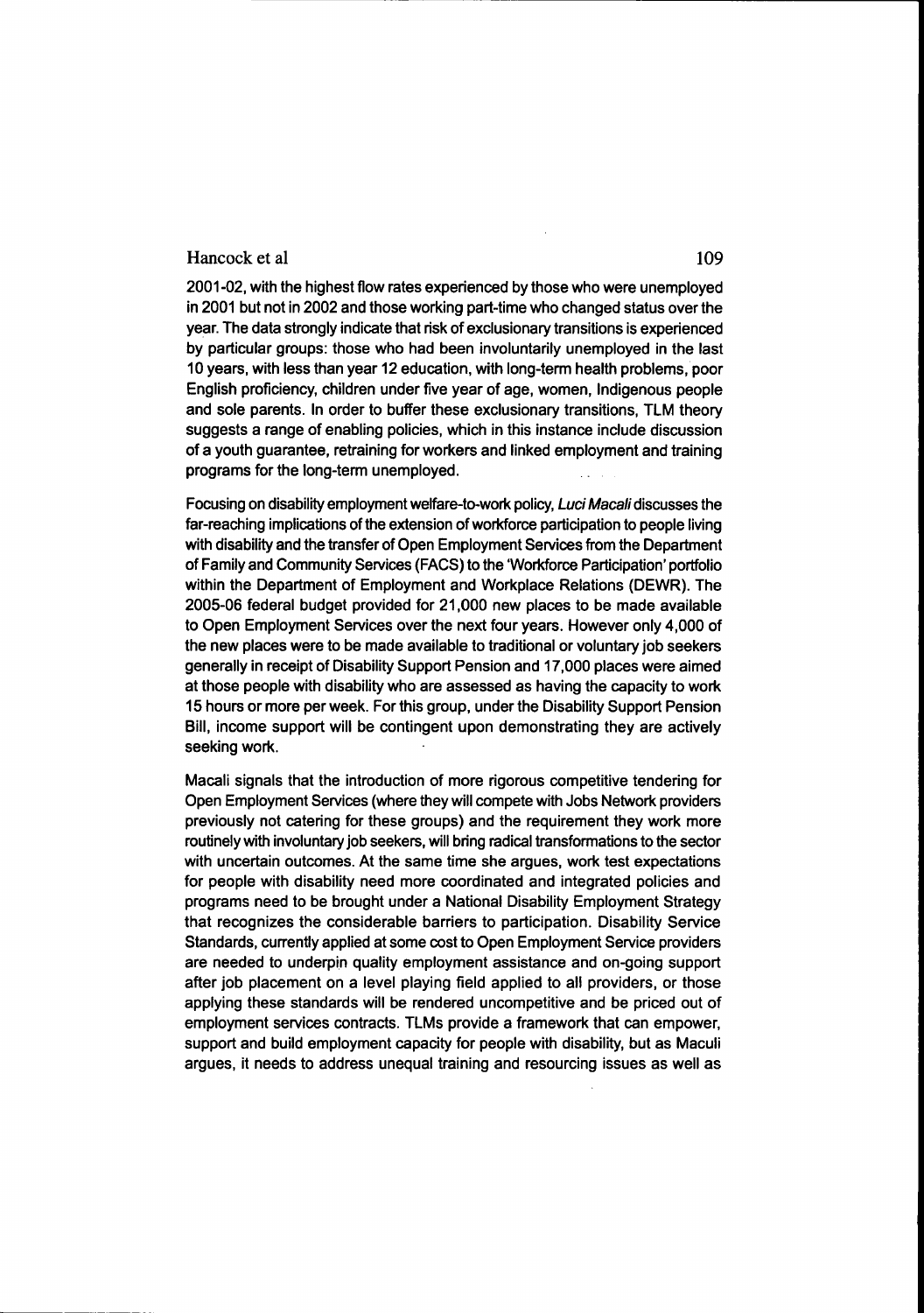address discrimination as a formidable barrier 'related to transport and mobility, public infrastructure, education, community attitudes and employment' requiring whole-of-govemment support. Policy options include a positive duty on employers in job creation and redesign to remove barriers to employment of workers with disabilities, a Supported Wage System and use of the Workplace Modification Scheme.

Bettina Cass focuses on labour market transitions related to time out of the workforce or diminished capacity for paid work due to unpaid caring work. This includes transitions combining care giving and employment; temporary withdrawal from the labour market due to caring responsibilities; and making the transition to paid employment after caring for dependent or vulnerable family members. She links this to the gendered relations of informal care giving in Australia and examines income support policies which affect care giver's choices; which are often constrained by the nature and practicalities of care giving and the moral obligations of caring. Forthose with caring responsibilities, who are citizen parents! carers within a welfare system underpinned by an ethos of generalised mutual obligation and welfare-to-work for welfare recipients of workforce age, what are the transition pathways and what values underpin them? Cass explores the extent to which the Australian welfare regime caters for the particular needs of carers whose contribution to the Australian economy, civil society and family wellbeing needs to be recognised. Income support under Parenting Payment and Carer Payment are examined in light of welfare to work reforms coming into force from July 1 2006. As she points out, parent/carer citizens have particular needs and suffer from low income, labour force marginalisation and difficulties with transitions associated with labour force return. Barriers to mature age employment are separately examined in this volume but as Cass points out, there is little research on the gendered care-associated pathways out of and back into employment for those either combining paid work with caring work or retuming to work after caring for an ill or disabled family member or friend. What are the policy, program and workplace accommodations that might be needed to accommodate specific needs of citizen parents/carers? With regard to both sole parents and carers, she unveils the inconsistent demands made of them as carers and as workers under a policy regime based on the 'liberal precept of the atomised, independent worker', disembodied and without care responsibilities. However, with regard to sole parents, historical analysis of income support provisions portrays them as 'mothers first and paid workers second'.

Linda Hancock focuses on the issues impacting on mature worker transitions, emphasising the need for better coordination between mature worker (45-64 years)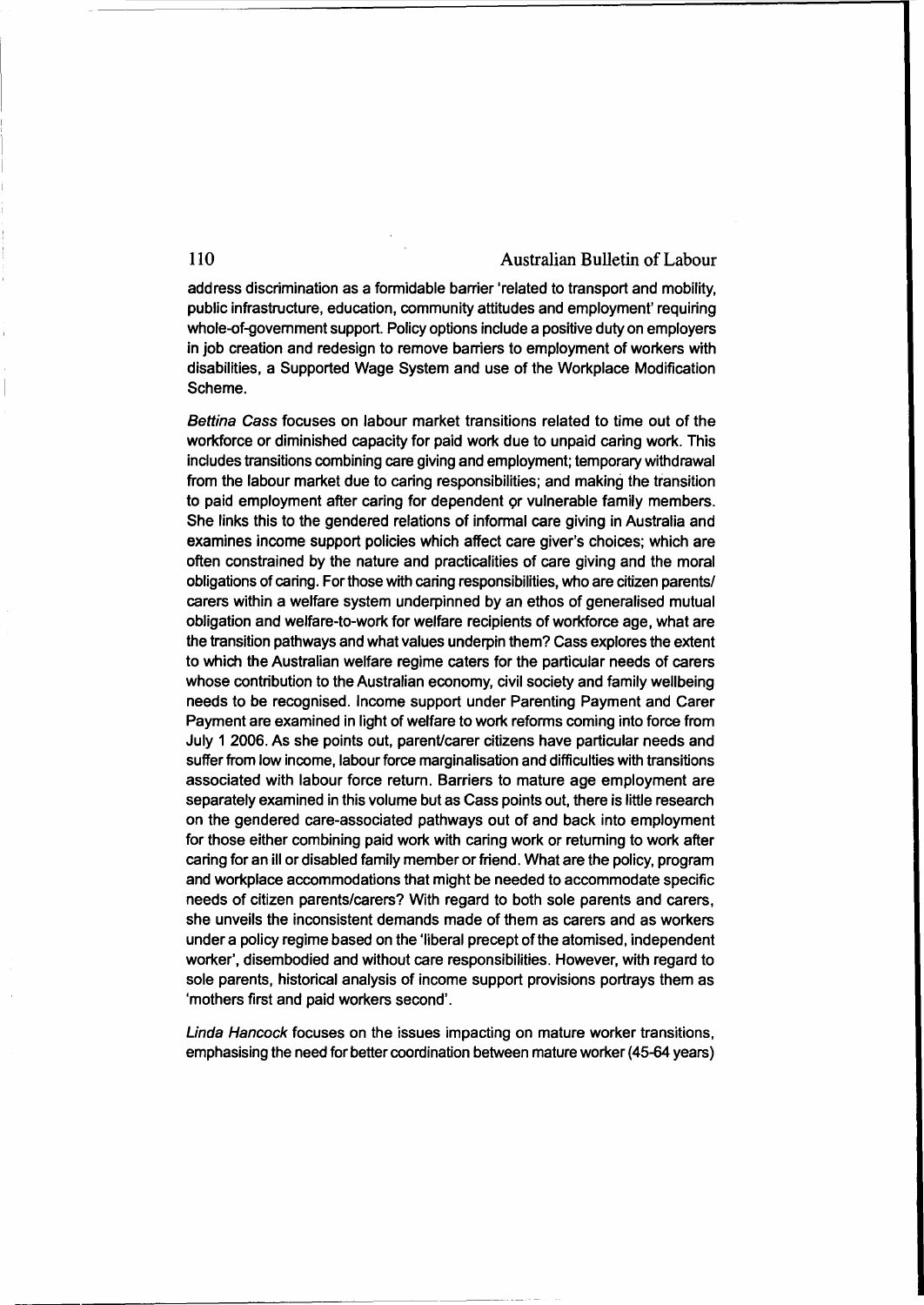#### Hancock et al 111

labour markets and education and training. Current and predicted skills shortages and the pension costs of an ageing population have put them at the centre of renewed calls for valuing, reconnecting and retaining mature workers. Early school leaving and low levels of formal qualifications pose particular challenges for the employability of the current cohort of mature workers; especially the most marginalised, who left school early, have missed out on on-the-job training and who frequently have poor English speaking competencies. Research thus points to issues of involuntary withdrawal from the workforce for men in particular, and an organisational culture of retrenchment targeting particular groups: older workers over 54 (or younger), males, people with short tenure in the retrenched job and blue collar occupations. Many mature workers withdraw from the labour market and do not expect to work again, which is seen by many as exclusionary, risky and an avoidable waste of human capital. What is distinctive about the TLM approach is the commitment to enabling flexibility with support or flexicurity, drawing on European active labour market models. The identified skills shortages highlight a mismatch between employment opportunities and the quality, quantity and mobility of the labour available. Structural changes in the labour market have impacted on training, especially for the current cohort of mature workers and various alternative responses are flagged.

---------------------------------------------------.

Julia Perry focuses on how individuals might fund non-work activities. She examines sources of welfare, arguing that direct transfers from government are only one form of institutional support for people not earning or not supported by families or the market. Altemative sources include employers paying employee benefits such as sick leave, long service leave and parental leave, and worker's compensation. Superannuation provides for those off work due to disability and post retirement to those who have left jobs; as defined benefits or accumulated funds. Proposals such as income contingent loans, eamed income refundable tax credits and matched savings or nest-egg accounts are examined against the predominant system in Australia, which in comparison to other Westem countries insurance-based systems, is based on direct payments through social security. She counsels those proposing new systems of payment on the advantages of grafting them onto existing existing wage, tax and social security institutions such as the Family Tax Benefit or Parenal Leave, rather than inventing untested new systems.

John Howe addresses the crucial issue of job creation through an examination of the role of the state in promoting job creation. While many economists and other conservative commentators have advocated 'labour market deregulation' as the way to promote employment growth in welfare-capitalist democracies, he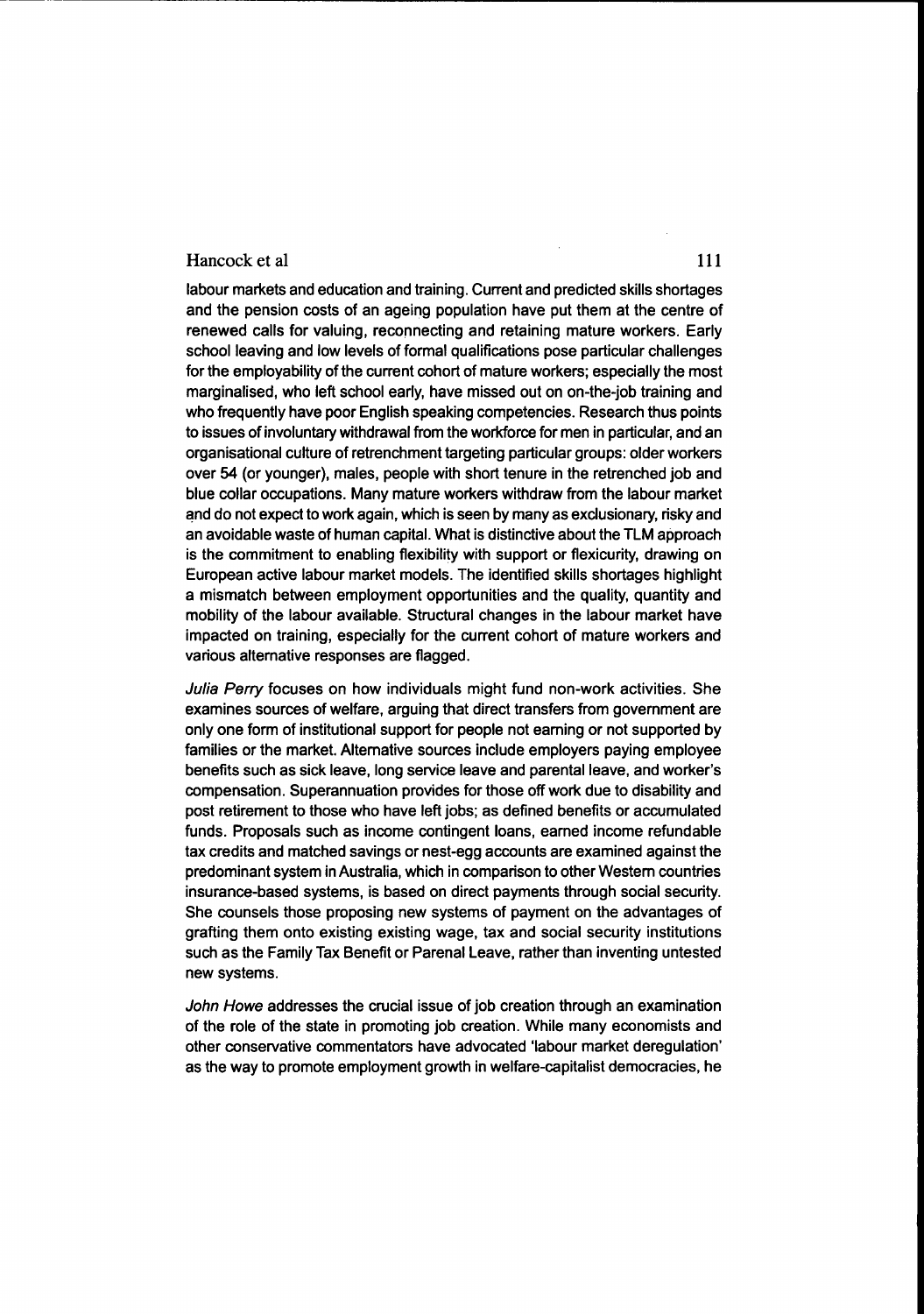argues that this perspective assumes a simplistic, legally focused definition of 'regulation'. In reality, labour markets are constituted and regulated by the state and other actors using a variety of legal and non-legal regulatory techniques. He argues that when state economic instruments such as investment incentives, public procurement and public-private partnerships, draw on TLM theory, they can be used to facilitate transitions that maintain the twin characteristics of flexibility and security. Further, an examination ofjob creation policy needs to engage with how the objectives of such a policy align with current labour market preferences, practices and job quality; and whether some of the standard instruments of economic policy and regulatory techniques aimed at jobs creation, can achieve TLM ideals with the appropriate changes. Balancing promotion of employment growth with maintenance of social protection could involve the imposition of conditions on public funding of economic policy instruments that promote transitions consistent with TLM theory such as projects that facilitate skills acquisitions, employment of mature age workers, family/work balance or making transitions easier. Other ideas based on EU directives, could seek to balance flexibility with provisions such as training or skills acquisition opportunities that will enhance more generalised employment security. Working time reductions could encourage better work/family balance and reductions in overtime could help in the creation of new jobs, while conditional govemment funding could help preserve job tenure and quality. Howe suggests that given the Commonwealth Govemment Industrial Relations reforms, there is still some potential for State Govemments to use 'soft law' or 'light touch' regulation in their own public subsidy schemes to leverage better jobs and conditions.

#### **Conclusion**

Life-course transitions are pressure points and risk events that need to be accommodated in all future reforms to welfare and social investment. The older industrial model of welfare in which different bureaucracies and different fundholders sorted-out problems for separate groups of income support clients, health care clients and housing clients creates as many problems as it solves. The previous hope that such institutions might be lined-up along the life-course to take care of problems in sequence is failing. People now move back and forth through different transitions and we need new institutional arrangements to help make this work for them and for the community at large.

The great advantage of the TLM model is that it draws attention to the right places for strategic reform. It does not offer a standard set of institutions to facilitate transitions however. This requires local engagement and negotiation. Since Australia does not have a history of social insurance there is less scope